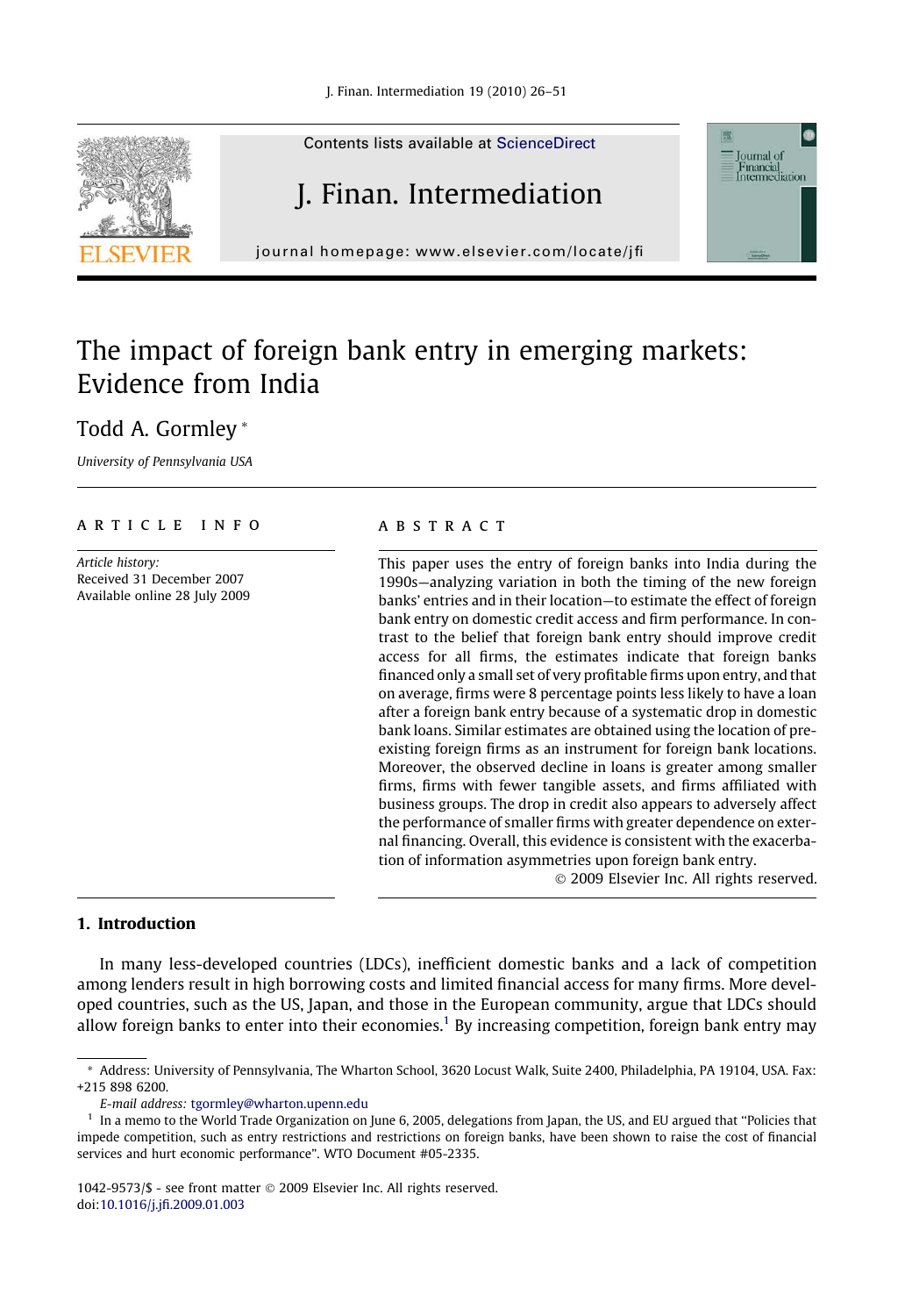increase the supply of credit and improve efficiency.<sup>2</sup> However, banking theories that incorporate information asymmetries demonstrate that greater competition among banks may actually reduce some firms' access to credit ([Petersen and Rajan, 1995\)](#page--1-0). Moreover, the high cost of acquiring information about local firms may limit foreign banks to 'cream-skimming', where they lend only to the most profitable local firms ([Dell'Ariccia and Marquez, 2004; Sengupta, 2007](#page--1-0)) and adversely affect both domestic banks and the firms that rely upon them [\(Detragiache et al., 2008; Gormley, 2007\)](#page--1-0).

These competing theories naturally lead to this paper's central questions: does foreign bank entry improve credit access for domestic firms, and if so, which firms? Moreover, do these changes in the credit market affect the performance of domestic firms? The growing trend among LDCs to allow greater foreign bank entry and the degree of entry that typically occurs suggests that the answers may have important implications for financial policy in these economies. To answer these questions, this paper uses the entry of foreign banks into India during the 1990s to estimate the effect of foreign bank entry on domestic credit access. Geographical variation in foreign bank locations across India over time and the availability of firm-level loan data facilitates the use of novel identification techniques and makes India an ideal setting to analyze the impact of foreign bank entry. Using this data, I find evidence both of 'cream-skimming' by foreign banks and of a systematic drop in loans from domestic banks following foreign bank entry that lowers overall credit access for many domestic firms, particularly smaller firms, firms with fewer tangible assets, and firms affiliated with business groups. The drop in credit also appears to adversely affect the performance of smaller firms with greater dependence on external financing. Overall, this evidence is consistent with banking theories that incorporate information asymmetries and has numerous policy implications.

To identify the effect of foreign bank entry, I match financial data for Indian firms with the geographical location of newly-established foreign bank branches following India's 1994 commitment to the World Trade Organization (WTO) to allow greater foreign bank entry. Foreign bank entry was staggered: some districts received a foreign bank branch as early as 1994, while others did not receive such a branch until 2001, and as of today, many districts have yet to receive a foreign bank. I then compare changes in the borrowing patterns of domestic firms located geographically near the new banks to changes in the borrowing patterns of firms located further from the new banks. This use of variation both in the timing of the new foreign banks' entries and in their location within the country reduces potential biases that might arise from other country-wide changes to market openness, banking sector regulation, or access to public debt markets. Such country-wide changes would affect all firms in India and therefore unlikely explain changes in borrowing trends over time for firms located geographically near foreign banks versus those that are not. Moreover, by using firm-level data, I can also test for changes in credit access across different types of firms as well as control for any differences in the types of firms located in areas with a new foreign bank.

To account for the endogenously-determined location choice of the new foreign banks within India, I also use the geographical distribution of foreign firms in India before the WTO agreement as an instrument for the location choice of new foreign banks following the agreement. I assume that foreign banks chose to enter markets with firms from their home country in order to preserve pre-existing relationships with these firms, but that these foreign firms' presence is not otherwise related to domestic lending trends at the local level. This tendency for foreign banks to follow their customers abroad has been noted in a number of countries ([Sabi, 1988; Brealey and Kaplanis, 1996](#page--1-0)) and seems to occur in India as well. Moreover, there is no evidence that a foreign firm's presence in India was otherwise related to the lending patterns of domestic firms located geographically nearby. Further buttressing the empirical design employed in this paper is the fact that numerous tests indicate that the necessary identification assumptions hold, and the instrumental variable (IV) estimates are similar in sign and magnitude to the ordinary least squares (OLS) estimates.

Overall, the estimates suggest that competition from foreign banks is associated with a reallocation of loans that is not necessarily a boon to the lion's share of domestic firms. The most profitable 10% of

 $<sup>2</sup>$  Characteristics unique to foreign banks may also directly increase credit access in LDCs. Foreign banks may be less susceptible</sup> to politically-connected loans [\(Agenor, 2003](#page--1-0)); domestic banks may benefit directly by adopting the technologies of foreign banks ([Lensink and Hermes, 2004](#page--1-0)); and foreign banks may be more efficient, have access to international capital markets, and encourage the development of better auditing agencies ([Levine, 1996](#page--1-0)).